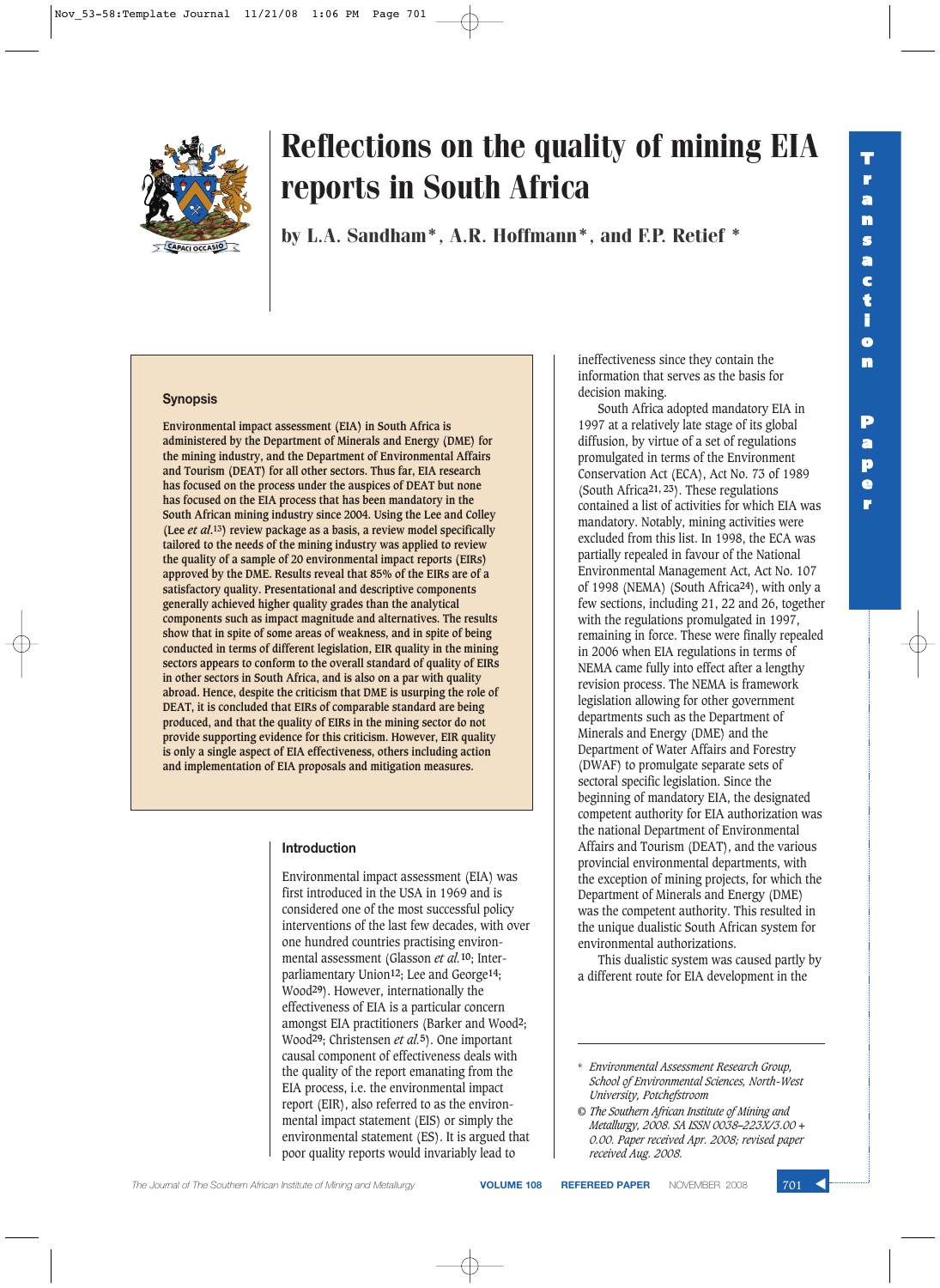mining sector. In 1991, while voluntary EIAs were being conducted in various other sectors, the Department of Minerals and Energy (DME) introduced their own set of environmental legislation (South Africa**22**), and published a set of guidelines (the Aide Memoire) for the creation of the so called environmental management programme reports (EMPR) (South Africa**22**). The EMPR was a diluted form of EIA, but was largely ineffective because the legal requirements at the time were less stringent than is currently the case, and were rarely enforced (Fourie & Brent**8**). This legislation was superseded in 2002 with the introduction of the Minerals and Petroleum Resources Development Act (MPRDA) (South Africa**26**). The sections dealing with environmental concerns came into force in 2004 with the introduction of a set of regulations (R527) that provide specific guidelines for the practice of EIA in the mining industry (South Africa**26, 27**) and as a consequence the old Aide Memoire became obsolete and was not updated. The new EIA system was a much improved and comprehensive process than the EMPR, and was much closer to international norms for best practice EIA, but the DME remained as the competent authority. Despite the explicit requirements of the Constitution and NEMA for cooperative governance (Du Plessis**6**), the DME has 'usurped' the environmental mandate of DEAT by including environmental authorizations in the MPRDA and thereby retaining its position as the lead agent for EIA authorizations.

Since EIA become mandatory in South Africa in 1998, limited research has been conducted for both the effectiveness of the EIA system and the quality of the reports produced by the EIA system (EIR) (Carrol**4**; Sandham and Pretorius**18**; Sandham *et al.***19**; Wood**28**). Results so far indicate that, in general, the reports produced by the South African EIA system are of an acceptable standard, in line with international findings (Barker and Wood**2**; Canelas *et al.***3**; Geraghty**9**; Lee and George**14**).

However, no research has been published on the quality of EIR in the South African mining industry. In view of the dualistic nature of EIA in South Africa, and the challenges posed to effective cooperative environmental governance, this is an area in need of research attention, hence the subject of this study. Specifically, the issue of whether the separate system of EIA pursued by DME can produce EIRs of comparable and acceptable quality needs to be investigated. The latter is particularly relevant in view if criticism levelled

at DME for essentially acting as 'referee and player' within the mining context. This situation has its historical roots in the dominant role of mining in the growth and development of the South African economy. The ministry of mining has traditionally had the mandate of developing the mineral resources for the benefit of the national economy. The requirement for environmental management, including EIA, has placed this ministry and the industry in the invidious position of having to police itself, posing Juvenal's question— 'Who will guard the guards themselves?'

The paper is structured around four sections. Firstly the methodology is explained, after which the analysis and results are presented. This is followed by a discussion of the key research findings. The paper ends with some overall conclusions on report quality and suggestions for future research.

#### **Materials and methods**

#### *Package use*

Internationally the use of so-called review packages has been the main methodological approach to report quality review. For this research the well-established Lee and Colley review package, developed in the United Kingdom, was used as the basis for the research methodology design. The package is hierarchically arranged with the review subcategories contained in the lowest level, as illustrated in Figure 1.

Upon examination of an EIR, the review begins at the lowest level, and a grade is awarded ranging from A to F, depending on how well a specific task was performed. The results are then recorded on a collation sheet. The grading symbols are as follows.

#### **Symbol Explanation**

- A Generally well performed, no important tasks left incomplete
- B Generally satisfactory and complete, only minor omissions and inadequacies
- C Can be considered just satisfactory despite omissions and/or inadequacies
- D Parts are well attempted but must, as a whole, be considered just unsatisfactory because of omissions or inadequacies
- E Not satisfactory, significant omissions or inadequacies
- F Not satisfactory, important task(s) poorly done or not attempted



**Figure 1—Hierarchical structure of the Lee and Colley (1999) EIR review package. Level 4—overall assessment EIR; Level 3—assessment of review areas; Level 2—assessment of review categories; Level 1—assessment of review sub-categories**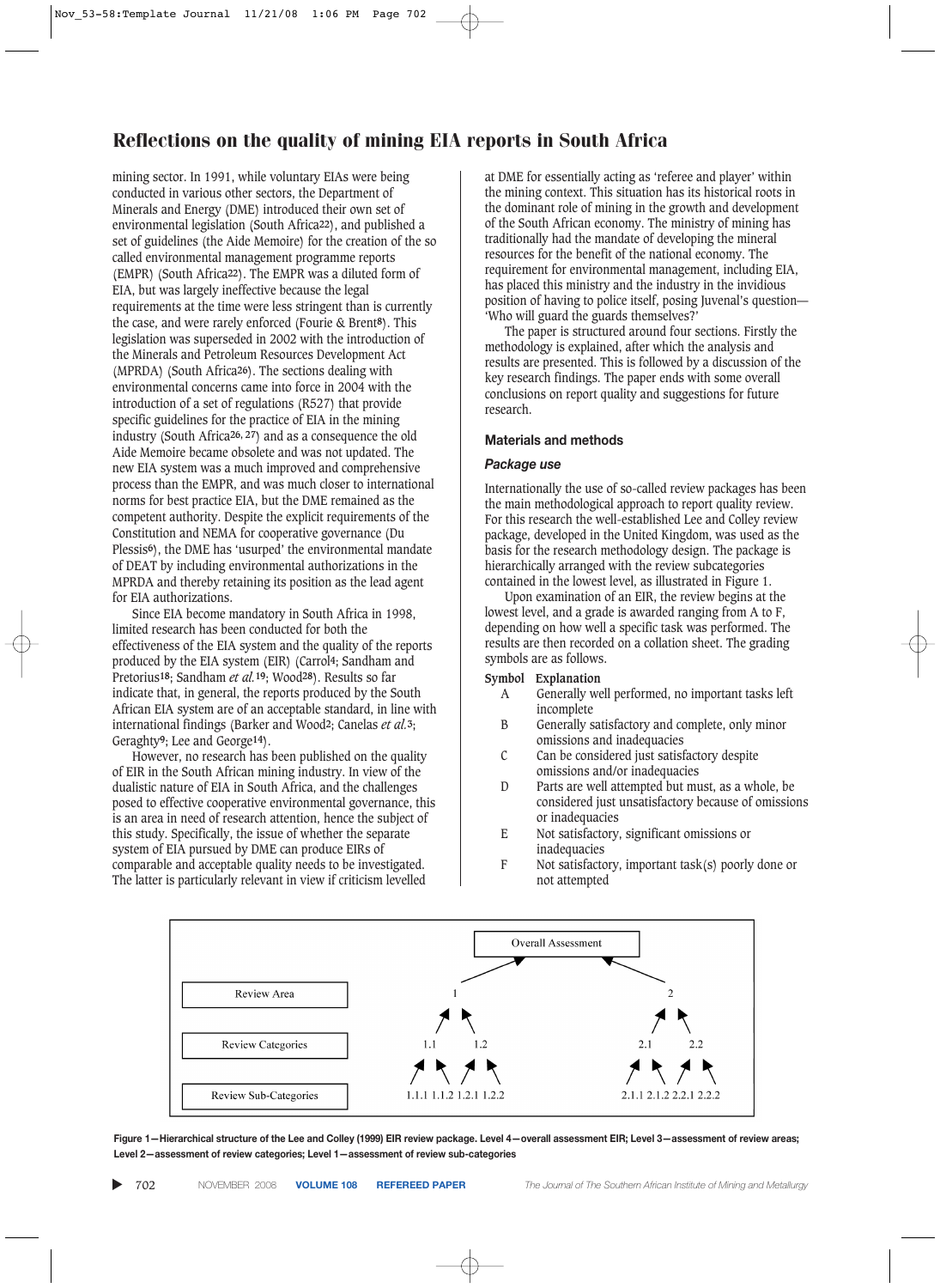## **T r a n s a c t i o n P**

**a p e r**

N/A Not applicable. The review topic is not applicable or irrelevant in the context of this EIA report

#### *Package adaptation*

Using the Lee and Colley review package (Lee and George**14**; Simpson**20**) as methodological basis and MPRDA regulations (R.527) as the point of departure for the contents, a review package specifically tailored to the South African mining industry was developed. This package was then applied to a sample of 20 approved EIRs that had been submitted to the DME after the MPRDA regulations came into effect in 2004. The Lee and Colley review package was chosen to serve as basis due top its adaptability, ease of use and consistency (Barker and Wood**2**; Sandham *et. al.***19**; Pretorius**15**; Rzeszot**17**; Simpson**20**).

#### *Access to information and review sample*

Access to information was requested of the DME in terms of the Promotion of Access to Information Act, Act No. 2 of 2000. Upon receiving permission to access the EIRs, the package was first tested and refined on a pilot sample of four EIRs, before the full review of 20 EIRs was conducted. The 20 selected EIRs had all been submitted in accordance with the requirements of the MRDPA and represent a large proportion of the approved EIRs in the North West Province at that time. The total of approved EIRs was estimated at roughly 50–60, although according to DME officials, the number pending approval was close to 300. It is also worth noting that the sample covers a wide variety of mines including small scale open cast mining and deep underground platinum mines.

#### *Review methodology*

Two reviewers were used to review the reports. Firstly reports were reviewed separately and then a consensus discussion was held. While there were some small differences between the allocated grades at the level of sub-categories, these were eliminated as the review moved up the hierarchy, and there were no differences at the level of review areas or overall

grades. Consensus results were recorded on a collation sheet. A summary of grades at the top three tiers appears in Table I.

#### **Results and analysis**

A grade of C or higher at any of the reviewing tiers indicates that the EIRs in question are satisfactory to a greater or lesser degree, and therefore the A, B and C grades were grouped together to interpret the percentage 'satisfactoriness'. A critical boundary is that between C and D since it separates satisfactory from unsatisfactory. High grades in that range indicate that information is of marginal quality. A and B grades were also grouped together to provide an indication of good performance, i.e. strengths, and by the same token E and F grades were grouped together as indicators of weakness (see Table I).

#### *Overall grades*

Analysis of overall EIR grades reveals that 85% of the sample was rated as satisfactory (A–C). Not one EIR received the highest grade, but 40% were rated as generally satisfactory (B), and another 45% rated as just satisfactory despite omissions and/or inadequacies (C). Two reports were rated as just unsatisfactory (D), a single report was rated as a poor attempt  $(E)$ , and none as not attempted  $(F)$ . The most common grade was C, followed by B, generally satisfactory.

#### *Quality of review areas*

It was found that EIRs in the mining industry tended to grade higher in review areas 1 and 4, and lower in review areas 2 and 3 (Figure 2), which was also the case in a comparative study (Barker and Wood**2**) as well as other international studies (Canelas *et al.***3**; Christensen *et al*.**5**).

Review area 3 (RA3), concerning alternatives and mitigation, received the lowest overall grade of 65% in the range of percentage of EIR scoring C or better while review area 2 (RA2), identification and evaluation of key impacts, scored 70%. Although these results are in line with international findings, especially for other emerging economies with



**Figure 2—Grades for review areas. Note: the connecting line indicating the boundary between satisfactory (A–C) and unsatisfactory (D–F)**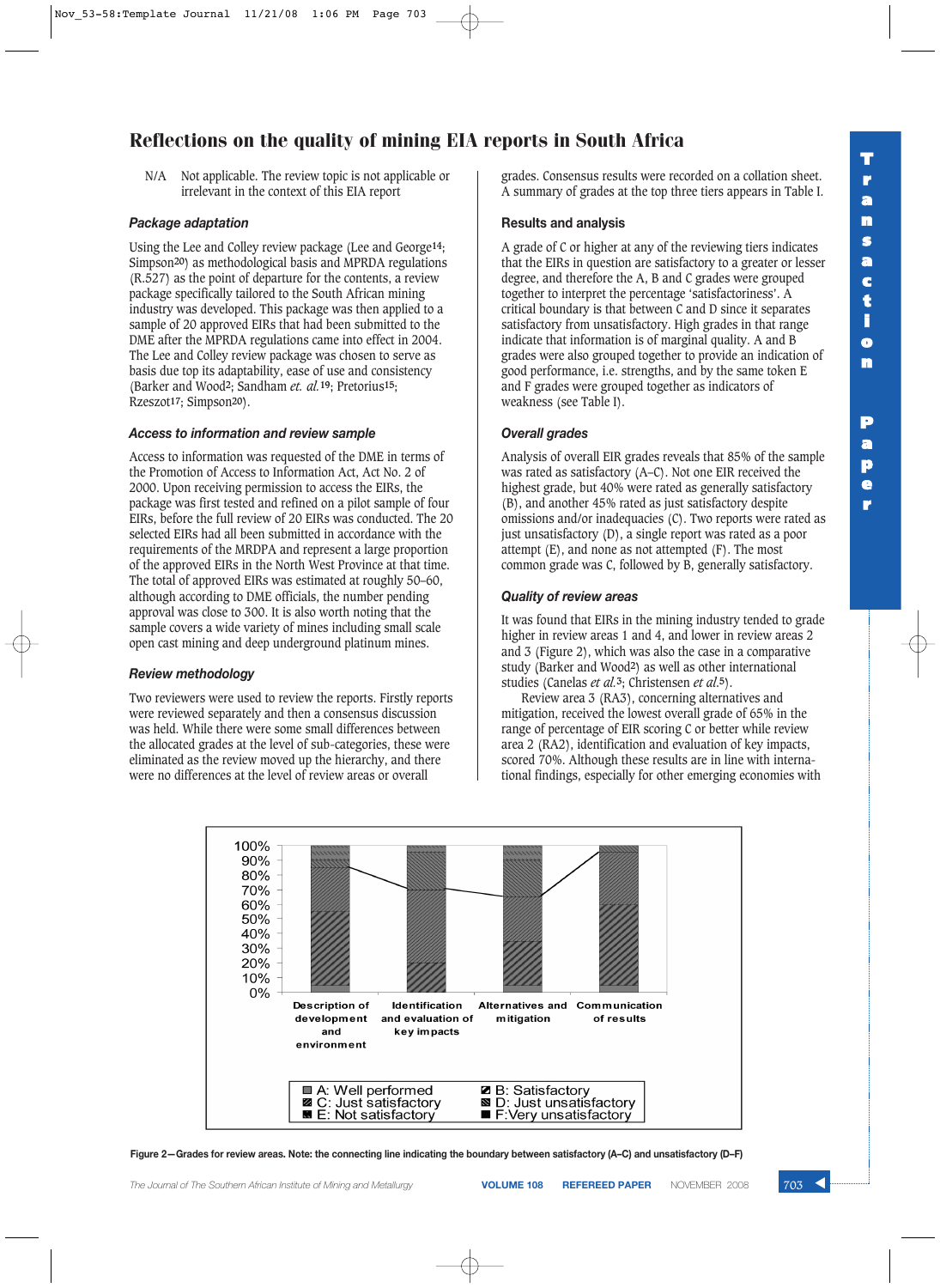recent introduction of EIA (Androulidakis and Karakassis**1**; Canelas *et al.***3**), it is still relatively low in comparison to countries in which EIA has been practised longer.

#### *Review area 1—description of the development and the environment*

The aim of this review area is to describe the site, the environment in which it is situated, and the baseline conditions that prevail. In each of these three categories, 85% of the EIRs were rated as satisfactory. Several of the subcategories display a relatively even distribution of grades ranging form A to F, highlighting certain problem areas, including the estimated duration of the different project phases, means of transporting raw materials to and from the site, and the collection of data for determination of baseline conditions. But overall the requirements were well covered.

#### *Review area 2—identification and evaluation of key impacts*

It was found that 70% of EIRs received a satisfactory grading in this review area, but none was graded as well done (A).

Dealing with wastes (category 2.6) received the best grading at 100%, and three other categories also had high percentages (85%) of satisfactory grades, i.e. methods for identification of impacts, scoping, and assessment of impact significance. The poorest category performance was the prediction of impact magnitude where just over a third of reports were graded as satisfactory, and 35% were rated in the two weakest grades (E–F), making this the worst performing category in the entire review.

Particular weaknesses related to indication of gaps in data, methods used for determining impact significance and assumptions in compiling data. Omissions and deficiencies observed in this review area included investigation of sociocultural impacts, public meetings, and the involvement of independent consultants in the public participation process.

#### *Review area 3—alternatives and mitigation*

Only 65% of all EIRs received a grade of C or better and 10% received the weakest grades, making this the least wellperformed review area. All the categories achieved a majority of satisfactory grades (65%, 85% and 75%), but this is also the only review area where fewer than half of all of the categories were graded in the two highest grades (A–B). Poorer performances were observed in the sub-categories dealing with alternatives where E–F grades were awarded to 20–25% of the EIRs. Comparative studies of alternative sites and methods of extraction (sub-category 3.1.3) were poorly performed or absent.

In contrast, mitigation measures achieved an entirely different grading pattern, with 75% or better satisfactory grades for all sub-categories, and no E or F grades.

#### *Review area 4—communication of results*

This was the best performed review area, with 95% of EIRs graded as satisfactory and 60% in the well-performed zone (A–B). All four categories received the same high grades, and the high standard is also evident at sub-category level. The layout of the report (category 4.1) received a single D grade, and emphasis, i.e. there should be no lobbying for a point of view other than the environment (category 4.3) received a single E. The 'weakest' performance was for the executive (non technical) summary (category 4.4), with one D and one

F. However, although the overall grades here are high, there is nevertheless a marked drop-off between A and B grades, particularly noticeable in categories 4.3 and 4.4.

#### *Key findings*

The review category grades in each review area allowed for strengths and weaknesses to be determined by calculating the respective percentages of A–B and E–F grades for review areas and categories (Table I).

The categories that obtained a percentage of A-B grades higher than 50% and can therefore be regarded as strengths are, in decreasing order:

- ➤ Presentation (4.2) (best performed)
- $\blacktriangleright$  Scoping (2.3)
- $\blacktriangleright$  Layout of the report (4.1)
- Description of the site  $(1.1)$
- Description of the baseline conditions  $(1.3)$ , wastes (2.6) and executive summary (4.4), all 60% best grades.

There were no categories with only E and F grades, but the categories with poorest performances were:

- ➤ Prediction of impact magnitude (2.4)—worst performed
- ➤ Consideration of alternatives (Category 3.1)
- Description of the site  $(1.1)$  and baseline conditions (1.3), both scoring 15% in the poorest grades. These are somewhat anomalous, since both categories also scored over 60% of best grades.

It is evident from the distribution of A and B scores that there are some areas of strength, mainly in review areas 1 and 4, but interestingly, also in review area 2, where the weakest category occurs. The distribution of E and F scores reveals no significant weakness at category level, apart from two categories in which over a quarter of reports received the poorest grades.

The rest of the rankings are in general accord with findings elsewhere (Barker and Wood**2**; European Commission**7**; Lee and George**14**; Sandham and Pretorius**18**)

#### **Discussion**

#### *What is revealed about EIA practice for the mining industry?*

The findings revealed results similar to those from other South African studies on EIA quality (Sandham and Pretorius**18**; Sandham *et al.***19**), as well as to results from studies abroad (European Commission**7**). EIA practice in the mining sector has produced reports of generally satisfactory quality, with strengths and weaknesses as shown above.

The relatively poorer performance in the analytical areas (RA2 and RA3) in comparison to the more descriptive and presentational areas (RA1 and RA4) reflect similar trends in quality review worldwide, and can most likely be ascribed to the greater complexities required in RA2 and RA3, both of which require not only the study of the environment, but also to make predictions based on scientific data as well as experience on the part of the consultant.

Due to this, differences of opinion or skill may begin to play a role in how well an EIR is compiled. The lower number of EIRs receiving a grade of C or better could be explained by the legislation, which mentions only alternative sites and not alternative processes. This could lead to inconsistent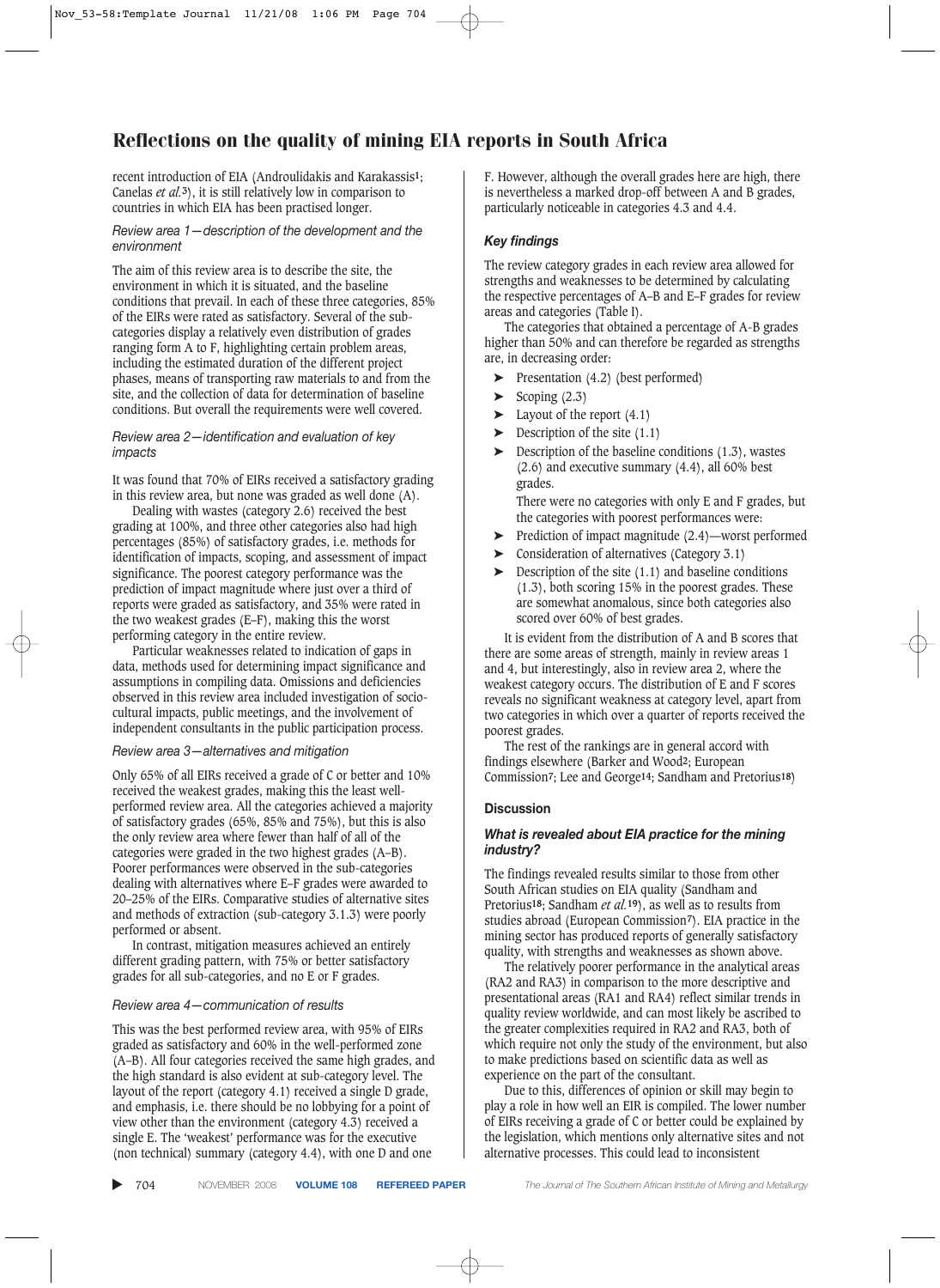## *Table I*

### **Summary of results: overall EIR, review area and review category grades, and percentage of EIRs in various grade groupings at these review levels**

|                | Summary of category grades                     | A              | B              | C              | D              | Е        | F              | $% A-C$ | $% A-B$ | $%$ C-D | $%E-F$   |
|----------------|------------------------------------------------|----------------|----------------|----------------|----------------|----------|----------------|---------|---------|---------|----------|
| 1.1            | Site description                               | $\overline{2}$ | 11             | 4              | $\Omega$       | 3        | 0              | 85      | 65      | 20      | 15       |
| 1.2            | Environmental description                      | 3              | $\overline{7}$ | $\overline{7}$ | 3              | 0        | <sup>0</sup>   | 85      | 50      | 50      | 0        |
| 1.3            | Baseline conditions                            | 6              | 6              | 5              | 0              | 3        | 0              | 85      | 60      | 25      | 15       |
| 2.1            | Identification of all potential impacts        | $\Omega$       | 5              | 9              | 5              | 1        | 0              | 70      | 25      | 70      | 5        |
| 2.2            | Methods for identification of impacts          | 2              | $\overline{7}$ | 8              | 1              | $\Omega$ | $\overline{2}$ | 85      | 45      | 45      | 10       |
| 2.3            | Scoping                                        | 5              | 10             | $\overline{2}$ | $\overline{2}$ | 1        | 0              | 85      | 75      | 20      | 5        |
| 2.4            | Prediction of impact magnitude                 | $\Omega$       | $\overline{2}$ | 5              | 6              | 3        | 4              | 35      | 10      | 55      | 35       |
| 2.5            | Assessment of impact significance              | $\Omega$       | 10             | $\overline{7}$ | 3              | $\Omega$ | 0              | 85      | 50      | 50      | 0        |
| 2.6            | Wastes                                         | 6              | 6              | 8              | 0              | 0        | $\Omega$       | 100     | 60      | 40      | $\Omega$ |
| 3.1            | Alternatives: feasible alternatives considered | 4              | 5              | 4              | 3              | 2        | $\overline{2}$ | 65      | 45      | 35      | 20       |
| 3.2            | Scope and effectiveness of mitigation measures | $\Omega$       | 8              | 8              | 4              | $\Omega$ | 0              | 80      | 40      | 60      | 0        |
| 3.3            | Monitoring                                     | 6              | 2              | $\overline{7}$ | 4              | 0        | 1              | 75      | 40      | 55      | 5        |
| 4.1            | Layout of EIR                                  | 6              | 8              | 5              | 1              | $\Omega$ | $\Omega$       | 95      | 70      | 30      | 0        |
| 4.2            | Presentation                                   | 2              | 15             | 3              | $\Omega$       | $\Omega$ | $\Omega$       | 100     | 85      | 15      | $\Omega$ |
| 4.3            | Emphasis                                       | 0              | 10             | 9              | $\Omega$       | 1        | 0              | 95      | 50      | 45      | 5        |
| 4.4            | Executive (non technical) summary              | 4              | 8              | 6              | 1              | $\Omega$ | $\overline{1}$ | 90      | 60      | 35      | 5        |
|                | Summary of review area grades                  |                |                |                |                |          |                |         |         |         |          |
|                | Description of development and environment     | 1              | 10             | 6              | 1              | 2        | 0              | 85      | 55      | 35      | 10       |
| 2              | Identification and evaluation of key impacts   | $\Omega$       | $\overline{4}$ | 10             | 5              | 1        | $\Omega$       | 70      | 20      | 75      | 5        |
| 3              | Alternatives and mitigation                    | 1              | 6              | 6              | 5              | 2        | 0              | 65      | 35      | 55      | 10       |
| $\overline{4}$ | Communication of results                       | 1              | 11             | $\overline{7}$ | 1              | $\Omega$ | 0              | 95      | 60      | 40      | $\Omega$ |
|                | Overall EIR grades                             | $\Omega$       | 8              | 9              | $\overline{2}$ | 1        | 0              | 85      | 40      | 55      | 5        |

Keys to grades: A – well performed, B – generally satisfactory, C – just satisfactory, D – just unsatisfactory, E – poor attempt, F – did not attempt, N – not applicable, % satisfactory (A–C), % best (A–B), % worst (E–F), % boundary grades (C–D)

interpretations of the legislation on the part of the consultants. Some reports mention alternatives only in terms of location, stating that no alternatives are possible due to the relevant material to be mined only being present on the location under consideration. None mentioned alternative mining methods, and in only three cases were process alternatives considered.

The good performance of scoping and public participation reflects the extensive guidance given in the legislation, driven by the long South African history of social injustice during which large parts of the population were excluded from decisions at many levels in society. Moreover, it also reflects the development of a corps of experienced environmental assessment practitioners following the implementation in 1997 of mandatory EIA in terms of the Environment Conservation Act. This allowed for informal training and experience development for several years until EIA became mandatory in the mining sector in 2004. This body of skill was additional to the EIA experience developed in South Africa through the conduct of voluntary EIAs (Wood**28**) in the period 1970 to 1997.

The good performance of issues relating to waste is somewhat surprising since this area often performs poorly, but is most likely due to the very large amounts of waste involved in mining, as well as the strict requirements for rehabilitation, including the provision of sufficient funds in a rehabilitation trust.

The poor performance in consideration of alternative sites can be ascribed to the perception of alternative sites as irrelevant since a mine cannot realistically or cost-effectively be located anywhere else than where the resource is located. The latter argument has, however, been seriously challenged in the wake of the destruction of koppies due to granite mining, which could also have been conducted right next to the koppies, admittedly at a higher cost. Poor consideration of alternative methods of mineral extraction reflects the absence of such a requirement in the legislation, and hence is an instance of good practice not being followed. This relates to a wider issue, also noted in other research, i.e. that EIA in South Africa has been enforced by regulation, and has therefore been largely compliance driven. Anecdotal evidence suggests that this practice has been reinforced by a widely held perception that environmental assessment is merely an administrative hurdle to be crossed with minimum cost (Retief**16**).

#### *What can be improved?*

In spite of generally satisfactory performance, there are areas where improvement is required.

The poor performance of prediction of impact magnitude is not only one of the key components of EIA, but is also a regulatory requirement, in this as well as the other EIA system functioning under ECA and NEMA. While the

**T r a n s a c t i o n P a p**

> **e r**

*The Journal of The Southern African Institute of Mining and Metallurgy* **VOLUME 108 REFEREED PAPER** NOVEMBER 2008 705 ▲